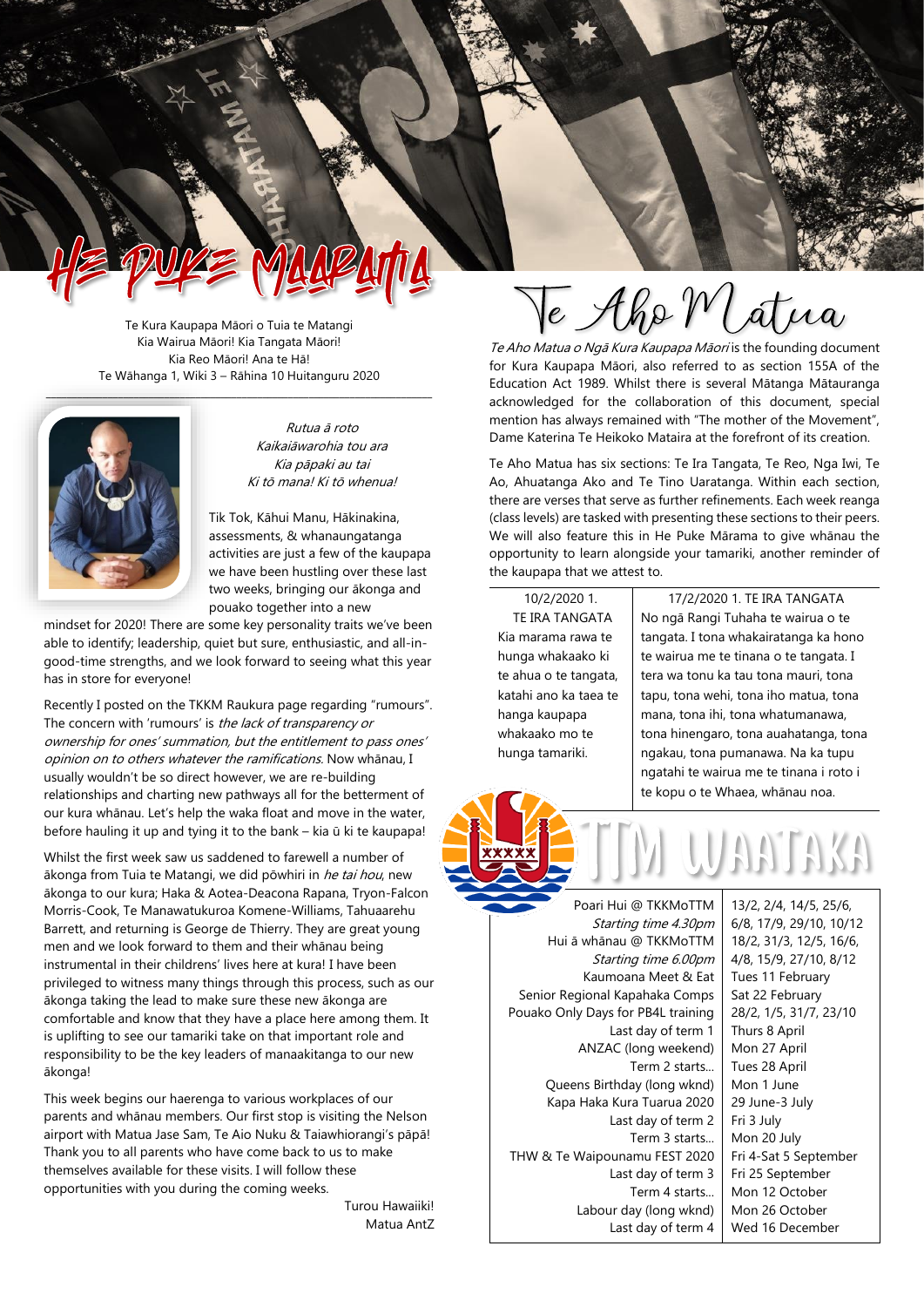

A huge mihi to the whānau who lead this mahi, prepped our mussel fritters and manned our fundraising stall at the Waitangi Day Kaifest @ Whakatū Marae, Whaea Huria, Whaea Merania, Whaea Sweety, Pharaoh Wayne & Ethan Pemberton! We have kicked off our fundraising for 2020 and are excited for many more to come. It's great to see that even our whānau & ākonga who may have moved to other schools, still support the

kaupapa and our aspirations!

Hampers Kattle We are straight into our next fundrais

**Easter Hampers Raffle!**

Can all whānau please bring in items that can go into the Easter Hampers, e.g. Easter eggs, choc blocks, choc biscuits, Hot cross buns, absolutely anything that runs into the EASTER theme! Please find outlined below the timeframe that we will be working with,

and how whānau will be asked to contribute and support:

- ❖ Contribute items to the hampers
- ❖ A minimum of 10 tickets p/whānau to sell
- ❖ All items in to the tari Fri 13/3. Tickets distributed Mon 16/3
- Hampers to be drawn on Mon 16.4.

## the warehouse //

TAHITI 2022 FUNDRAISER Fri 27-Sat 28 MARCH 2020 Richmond Warehouse Lead: Matua Antz de Thierry

 $\mathcal{L}^{\text{H}}$ I encourage every whānau available to come & support these efforts. You will note that this fundraiser is for our 2022 Haerenga ki Tahiti and may we all be reminded of the financial demands for such an undertaking will be big! Here are the details, contact me directly if you have any Q's or concerns:

- Whānau will need to be available both nights
- There may be a couple of hours training a few days prior to.
- Monies will come to the kura but deposited in our Tahiti fundraising account against your name.
- I will need to confirm the absolute youngest age that can do the stocktake, watch this space!
- Please get back to me either via FB or ring through to the tari and leave a message with Whaea Janis. Cut off date for taking names was Tues 11/2, this is now extended to 27/2/20.

# CONTACT DETAILS



As promised, yesterday your tamariki would have brought home an envelope with an SQV (Student Quick View) Form inside. Please be sure to complete and return to the tari as soon as possible. Thank you to the many whānau who have already returned their forms. For those yet to do so, kia kaha  $\odot$ !

Again, I would like to mention the use of Facebook in our kura comms. We use this tool to communicate information to the whānau, and where required, will follow up with an email or personally contacting parents & caregivers. Some of our reanga also have active FB private chats. Please remember that a greater restraint of appropriation is needed for this medium, selfmanaging our responses and participation so as to always maintain the integrity of the kaupapa.



I want to acknowledge our whānau for getting on to your tamariki absences and notifying the tari when needed. Absenteeism can be a tricky thing to manoeuvre, especially if we don't stay on top of it. Here at the kura, we manage absentee's in a couple of ways;

- 1. The class registers are taken in the mornings & afternoons. Once they are marked, the registers are sent to the tari, for Whaea Janis to follow up any unexplained absences.
- 2. Contact is made to parents/kaitiaki, by email and phone. Messages are left when there is no answer.
- 3. We are unable to accept hearsay as this is an unsafe practice for our students and whānau, but we can note it, and talk with parents when the follow-up is being conducted.

Again, I have asked that the absenteeism notes from our last HPM be repeated in this pānui to make sure we have another opportunity to familiarise ourselves with this expectation. Teamwork makes the dream work whānau!

 $\mathcal{L}_\text{max} = \mathcal{L}_\text{max} = \mathcal{L}_\text{max} = \mathcal{L}_\text{max} = \mathcal{L}_\text{max} = \mathcal{L}_\text{max} = \mathcal{L}_\text{max} = \mathcal{L}_\text{max} = \mathcal{L}_\text{max} = \mathcal{L}_\text{max} = \mathcal{L}_\text{max} = \mathcal{L}_\text{max} = \mathcal{L}_\text{max} = \mathcal{L}_\text{max} = \mathcal{L}_\text{max} = \mathcal{L}_\text{max} = \mathcal{L}_\text{max} = \mathcal{L}_\text{max} = \mathcal{$ 

- If your child is absent on any given day, where possible you should let the kura know. This is especially important where a kura operates a system for checking that their students arrive at school safely (TTM has a contact system to identify daily absences).
- You can do this by phoning the kura office and telling them your child's name, reanga, and why they are absent. Some kura may have an automated process for reporting absences (TTM accepts phone messages recording absence details. However, if enough reason isn't given, contact will be made).
- It's also helpful for the kura if you follow this up with a note stating the same things when your child returns to school.
- It is acceptable for you as a parent to ask for your child to have time off from school for special reasons such as medical appointments. You are also within your rights to ask that your child be exempted from sex education.
- If your child is absent for a period, be it a day or more, then in the interest of student safety, the school should contact you to discuss your child's whereabouts. Although this is not a legal requirement, so is not always the case.

Remember that the kura becomes the guardian of your child during the school day so they'll want to get it right and know where every one of their students are at any given time.